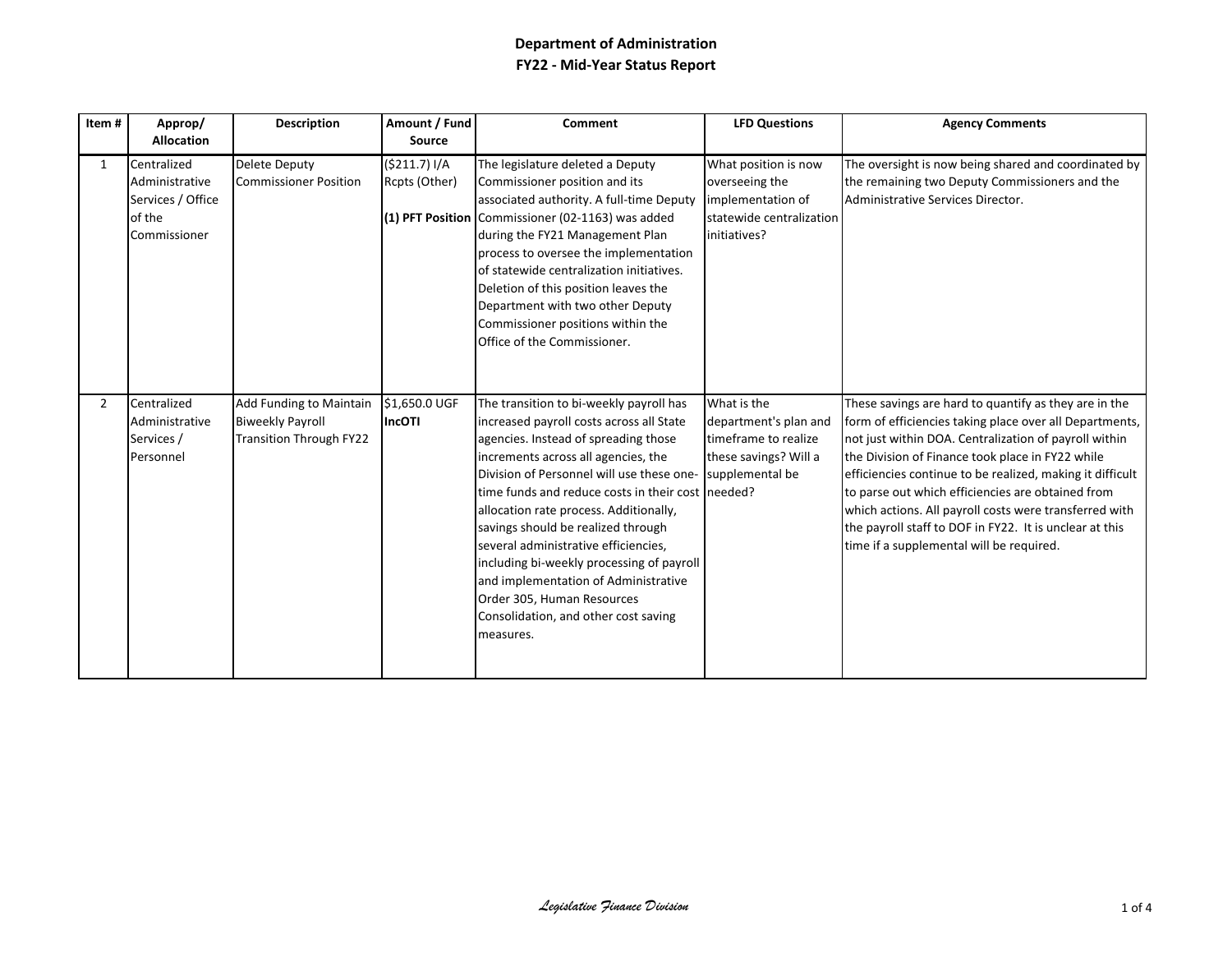| Item# | Approp/                                                         | <b>Description</b>                                                                                                                                                       | Amount / Fund                                                       | <b>Comment</b>                                                                                                                                                                                                                                                                                                                                                                                                                                                                                                                                                              | <b>LFD Questions</b>                                                                                                                                                                       | <b>Agency Comments</b>                                                                                                                                                                                                                                                                                                                                                                                                                                                                                                                                                                                                                                                                                  |
|-------|-----------------------------------------------------------------|--------------------------------------------------------------------------------------------------------------------------------------------------------------------------|---------------------------------------------------------------------|-----------------------------------------------------------------------------------------------------------------------------------------------------------------------------------------------------------------------------------------------------------------------------------------------------------------------------------------------------------------------------------------------------------------------------------------------------------------------------------------------------------------------------------------------------------------------------|--------------------------------------------------------------------------------------------------------------------------------------------------------------------------------------------|---------------------------------------------------------------------------------------------------------------------------------------------------------------------------------------------------------------------------------------------------------------------------------------------------------------------------------------------------------------------------------------------------------------------------------------------------------------------------------------------------------------------------------------------------------------------------------------------------------------------------------------------------------------------------------------------------------|
|       | <b>Allocation</b>                                               |                                                                                                                                                                          | <b>Source</b>                                                       |                                                                                                                                                                                                                                                                                                                                                                                                                                                                                                                                                                             |                                                                                                                                                                                            |                                                                                                                                                                                                                                                                                                                                                                                                                                                                                                                                                                                                                                                                                                         |
| 3     | Centralized<br>Administrative<br>Services /<br>Personnel        | <b>Transfer in HR Positions</b><br>and Authority from<br>Various Agencies for HR<br>Consolidation (Admin<br>Order 305)                                                   | \$5,164.0 I/A<br>Rcpts (Other)<br><b>43 PFT</b><br><b>Positions</b> | On February 13, 2019, the Governor<br>established Administrative Order No.<br>305, Statewide Human Resources (HR)<br>Consolidation. To implement this<br>centralization of HR functions, a total of<br>43 HR positions were transferred into<br>the Personnel allocation from various<br>State agencies. Funding will remain in<br>the agencies, however, an increase in<br>authority of \$5,164.0 was added to allow<br>the Division of Personnel to collect<br>receipts from agencies through a<br>Reimbursable Services Agreement for<br>the HR services provided.       | What is the status of<br>the HR consolidation?<br>How many of the 43<br>positions are currently<br>filled and in<br>recruitment? Please<br>dates.                                          | New sections are established and teams are in place,<br>currently serving 13 Departments. Process<br>improvements are ongoing and further refinement<br>and efficiencies are expected as Departments<br>continue to provide feedback.<br>40 of the 43 positions are currently filled. One<br>provide anticipated hire additional hire is anticipated on 1/10/22, and the<br>remaining two positions are undergoing recruitment,<br>but will likely require extensions due to a lack of<br>qualified applicants. No hire date can be estimated at<br>this time.                                                                                                                                          |
| 4     | Alaska / Office of<br>Procurement and<br>Property<br>Management | Shared Services of Establish New Office of<br>Procurement and<br><b>Property Management</b><br><b>Allocation and Transfer</b><br>Positions and Auth<br>(Admin Order 304) | \$2,763.8 I/A<br>Rcpts (Other)<br>62 PFT<br><b>Positions</b>        | On February 13, 2019, the Governor<br>established Administrative Order No.<br>304, Statewide Procurement<br>Consolidation. To implement this<br>centralization of procurement functions,<br>a total of 62 positions, mostly<br>Procurement Specialists, and their<br>associated authority of \$2,763.8 from<br>various State agencies and Department<br>of Administration allocations were<br>transferred into the new Office of<br>Procurement and Property Management<br>(OPPM) allocation. The Statewide<br>Contracting and Property allocation will<br>no longer exist. | Why did the<br>implementation of this<br>back?<br>How many of the 62<br>positions are currently<br>filled and in<br>recruitment? If possible,<br>please provide<br>anticipated hire dates. | The Administration has paused transferring positions<br>pending further discussions across Departments. IRIS<br>consolidation get pulled workflow considerations are integral in this<br>conversation and IRIS is currently undergoing<br>upgrades. The I/A increment has remained in<br>anticipation of the continued progress and completion<br>of the consolidation to satisfy the intent of the<br>Governor's Admin Order 304.<br>Of the 41 positions originally identified to transfer, 4<br>positions have completed transfer (3 in DEC and 1 in<br>DMV) and 37 positions were put on hold while the<br>discussions continue. There are 5 unfilled positions, 2<br>in DOC, 2 in HSS and 1 in DOA. |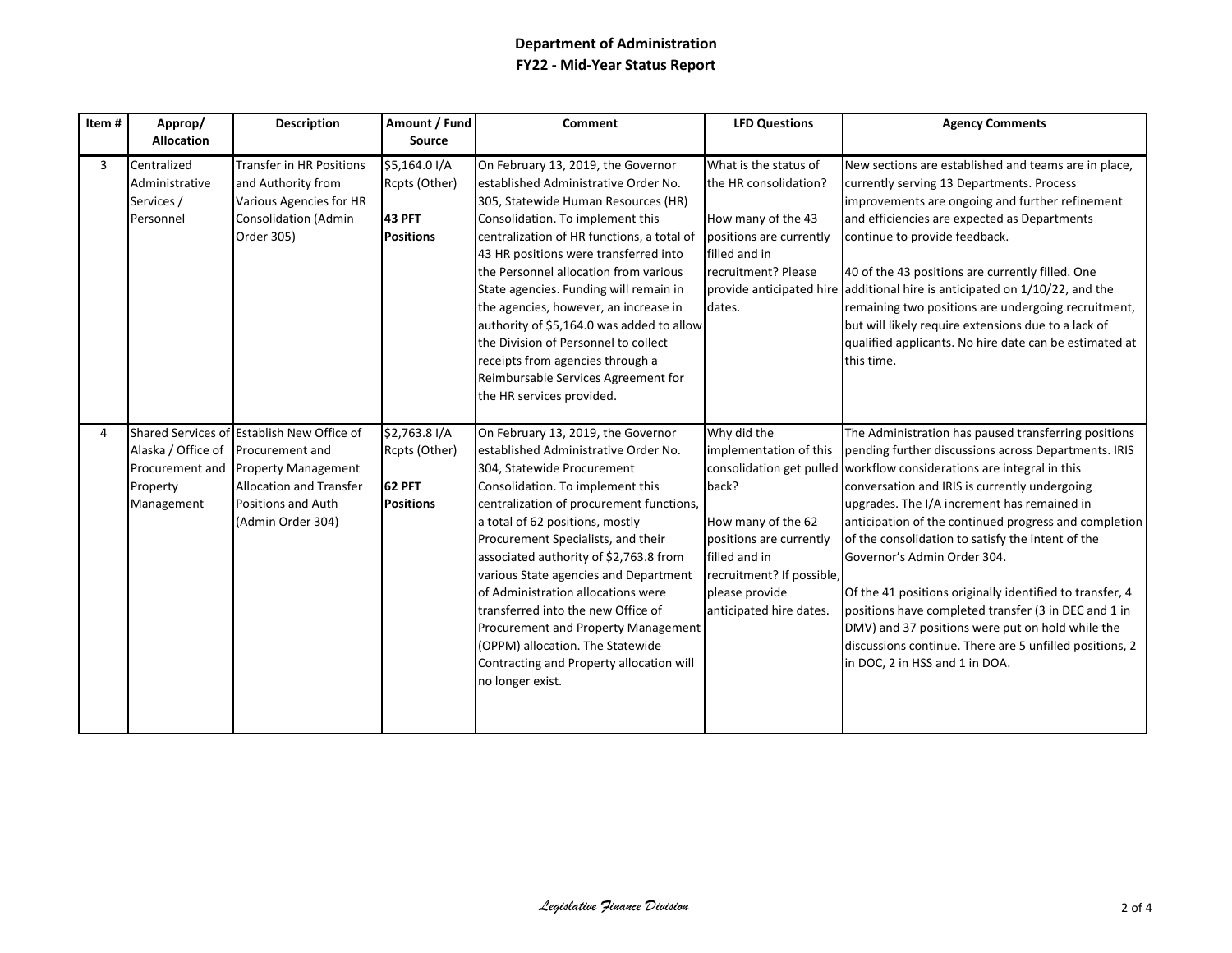| Item# | Approp/<br><b>Allocation</b>                                                                            | <b>Description</b>                                                                                                                                           | Amount / Fund<br>Source                                        | Comment                                                                                                                                                                                                                                                                                                                                                                                                                                                                                                                  | <b>LFD Questions</b>                                                                                | <b>Agency Comments</b>                                                                                                                                                                                                                                                                                                                                                                                                                                                                                                                                                                                                                   |
|-------|---------------------------------------------------------------------------------------------------------|--------------------------------------------------------------------------------------------------------------------------------------------------------------|----------------------------------------------------------------|--------------------------------------------------------------------------------------------------------------------------------------------------------------------------------------------------------------------------------------------------------------------------------------------------------------------------------------------------------------------------------------------------------------------------------------------------------------------------------------------------------------------------|-----------------------------------------------------------------------------------------------------|------------------------------------------------------------------------------------------------------------------------------------------------------------------------------------------------------------------------------------------------------------------------------------------------------------------------------------------------------------------------------------------------------------------------------------------------------------------------------------------------------------------------------------------------------------------------------------------------------------------------------------------|
| 5.    | Shared Services of Add Authority for<br>Alaska / Office of<br>Procurement and<br>Property<br>Management | Statewide Procurement<br>Consolidation<br>(Administrative Order<br>304)                                                                                      | \$5,977.0 I/A<br>Rcpts (Other)                                 | This increment allows the Office of<br>Procurement and Property Management<br>to bill other agencies for services that<br>will be provided with the<br>implementation of Administrative Order<br>No. 304, Statewide Procurement<br>Consolidation.                                                                                                                                                                                                                                                                        | See #4.                                                                                             | See #4.                                                                                                                                                                                                                                                                                                                                                                                                                                                                                                                                                                                                                                  |
| 6     | / Risk<br>Management                                                                                    | Risk Management Eliminate the Office of<br><b>Enterprise Analytics and</b><br><b>Associated Positions</b>                                                    | (5264.2) I/A<br>Rcpts (Other)<br>$(2)$ PFT<br><b>Positions</b> | The legislature deleted two positions<br>and associated authority with the Office<br>of Enterprise Analytics (OEA) with the<br>intent to eliminate OEA and its<br>functions.                                                                                                                                                                                                                                                                                                                                             | Have the duties and<br>functions of OEA and<br>the deleted positions<br>been absorbed<br>elsewhere? | No.                                                                                                                                                                                                                                                                                                                                                                                                                                                                                                                                                                                                                                      |
| 7     | Legal and<br>Advocacy Services Caseloads Due to<br>Agency                                               | Increased Public Defender \$1,350.0 UGF<br>/ Public Defender   Additional Dept of Law<br><b>Prosecutors for Sexual</b><br>Assault and Sexual Abuse<br>Crimes |                                                                | The legislature added public defender<br>positions and associated funding in<br>7 PFT Positions order to address the increase in<br>caseloads that will result from the<br>increase of new prosecutor staff, a total<br>of 19 prosecution positions, within the<br>Department of Law that will focus on<br>sexual assault and sexual abuse crimes.<br>Additionally, funding of \$1,014.7 UGF<br>and three full-time positions were added<br>to the Alaska Court System, Trial Courts<br>allocation for the same purpose. | How many positions<br>provide hire (or<br>anticipated hire) dates.                                  | Five of these Attorney positions have candidates<br>have been filled? Please selected, however only one is currently employed<br>with the Agency. Start dates of the other four are<br>anticipated in 2022, but cannot be specified at this<br>time due to ongoing negotiations. The two unfilled<br>positions are located in Bethel and Kotzebue, both of<br>which are historically difficult hire locations for these<br>types of positions. Interviews for those positions are<br>ongoing. In the absence of hires, the agency has been<br>using the funding to contract additional support from<br>the private sector for this work. |